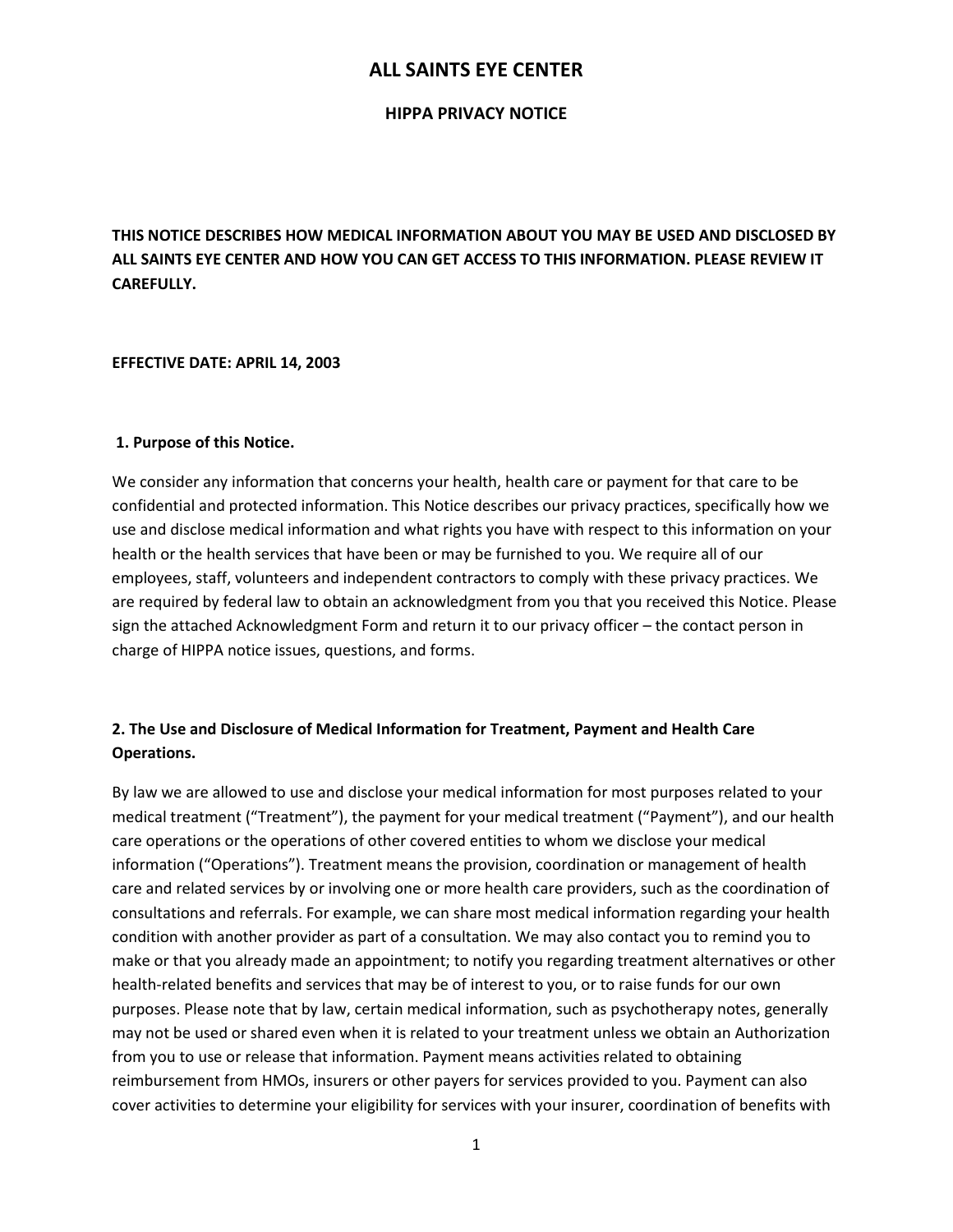#### **HIPPA PRIVACY NOTICE**

other insurers, billing, claims management, collection, medical necessity review activities, utilization review activities, and disclosure to consumer reporting agencies. For example, we can disclose to your health plan medical information that is required by the plan to determine whether the services we have provided to you are medically necessary. We can also disclose to your health plan a list of the services that you obtained from us so that we can be paid by the health plan for providing the services to you. Operations cover a range of activities that are necessary for the business of health care providers, payors or clearinghouses (i.e., entities performing certain billing or payment functions). They may be performed by our employees or, in some cases, by third-party contractors. These operations include: quality assessment and improvement activities; peer review; credentialing and licensing; training programs; legal and financial services; business planning and development; management activities related to privacy practices; customer services; internal grievances; creating de-identified information for data aggregation or other purposes; fundraising; certain marketing activities; and due diligence activities. For example, we evaluate practitioner performance to ensure that they meet our quality standards. Engaging counsel to defend us in a legal action is another activity that is considered health care operations. Another example involves fundraising activities, in which we, a related foundation, or an independent contractor may contact you in order to raise funds for us. Appointment Reminders. We may call or write to remind you of scheduled appointments, or that it is time to make a routine appointment. We may also call or write to notify you of other treatments or services available at our office that might help you. Unless you tell us otherwise, we will mail you an appointment reminder on a post card, and/or leave you a reminder message on your home answering machine or with someone who answers your phone if you are not home

#### **3. Authorization for Other Uses and Disclosures of Your Medical Information.**

Unless a use or disclosure is permitted for treatment, payment or operations purposes under Section 2 of this Notice, or is permitted or required under Section 4 or 5 of this Notice, we must obtain a signed Authorization when using or disclosing certain highly protected information, such as substance abuse information. An Authorization is a written permission that specifically identifies the information that we will use or disclose, and when and how we will use or disclose it. You may revoke an Authorization at any time except to the extent that we have already used or disclosed your information in reliance on your Authorization.

## **4.Use and Disclosure of Medical Information Without Your Consent or Authorization If You Don't Object Verbally.**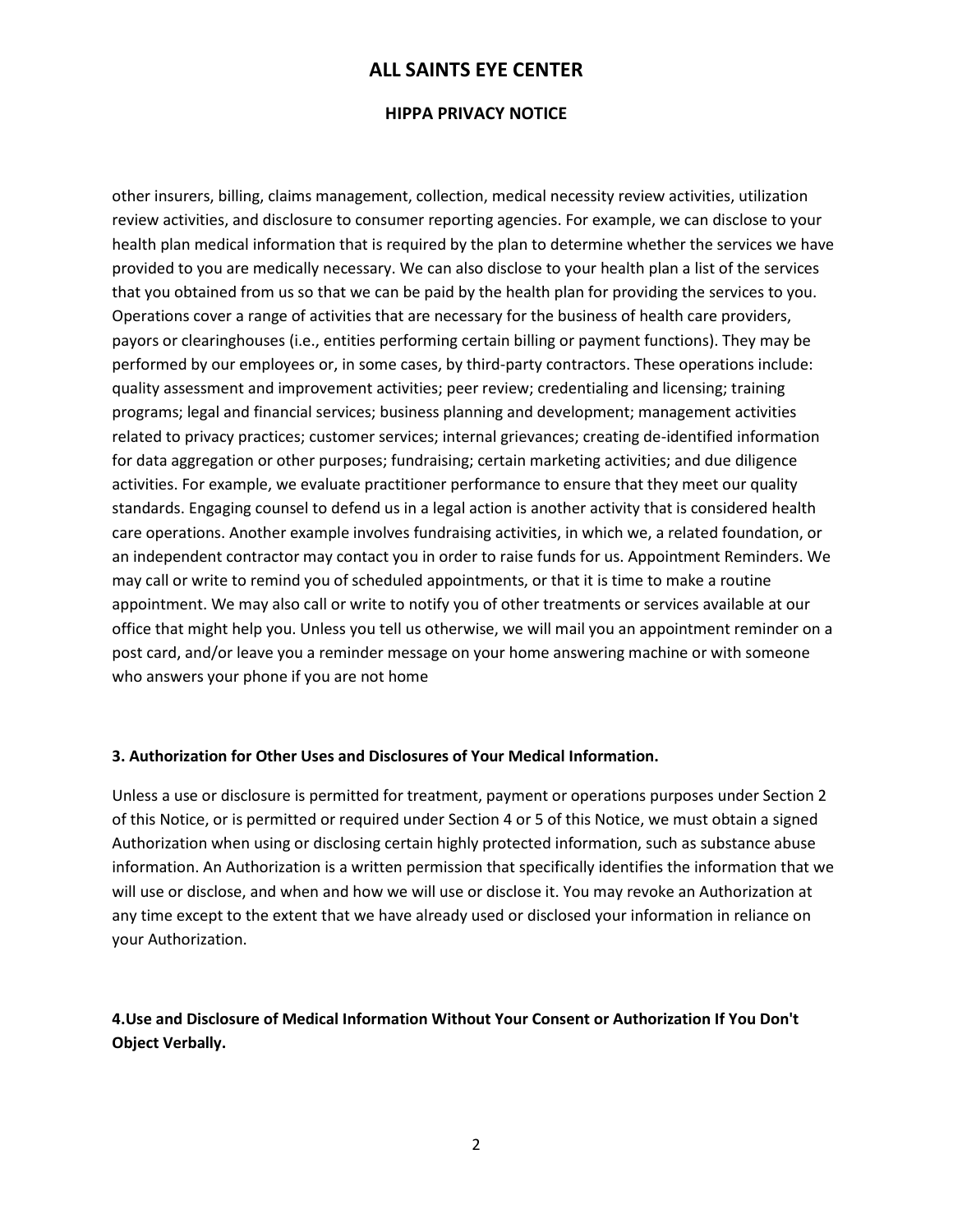### **HIPPA PRIVACY NOTICE**

Under certain circumstances, we may use or disclose your medical information without an Authorization or other written permission from you if we give you the opportunity to agree or object verbally. These circumstances are as follows:

**a. To a relative, friend or individual involved in your care.** We may provide medical information about you to your relative or friend, or another individual involved in your care. We will attempt to seek, or, in some circumstances, using our professional judgment, will infer your permission to make this disclosure. If we are not able, for instance, because of your condition or because you are not immediately present, we will use our best judgment to determine whether you would want this information shared.

**b. For disaster relief.** We may use or disclose your medical information to an entity that assists in disaster relief efforts.

**5. Use and Disclosure of Medical Information Without Your Consent or Opportunity to Agree or Object Verbally.** 

In the following situations, we are permitted under laws to use or disclose your medical information without obtaining your consent or authorization or allowing you to agree or object.

**a. As required by law.** Numerous state, federal and local laws permit or require certain uses and disclosures of medical information. However, we may only use or disclose your medical information to the extent authorized by the law.

**b. To business associates.** We may disclose your medical information to our business associates who perform functions on our behalf if we first receive satisfactory assurance that the business associate will safeguard your information.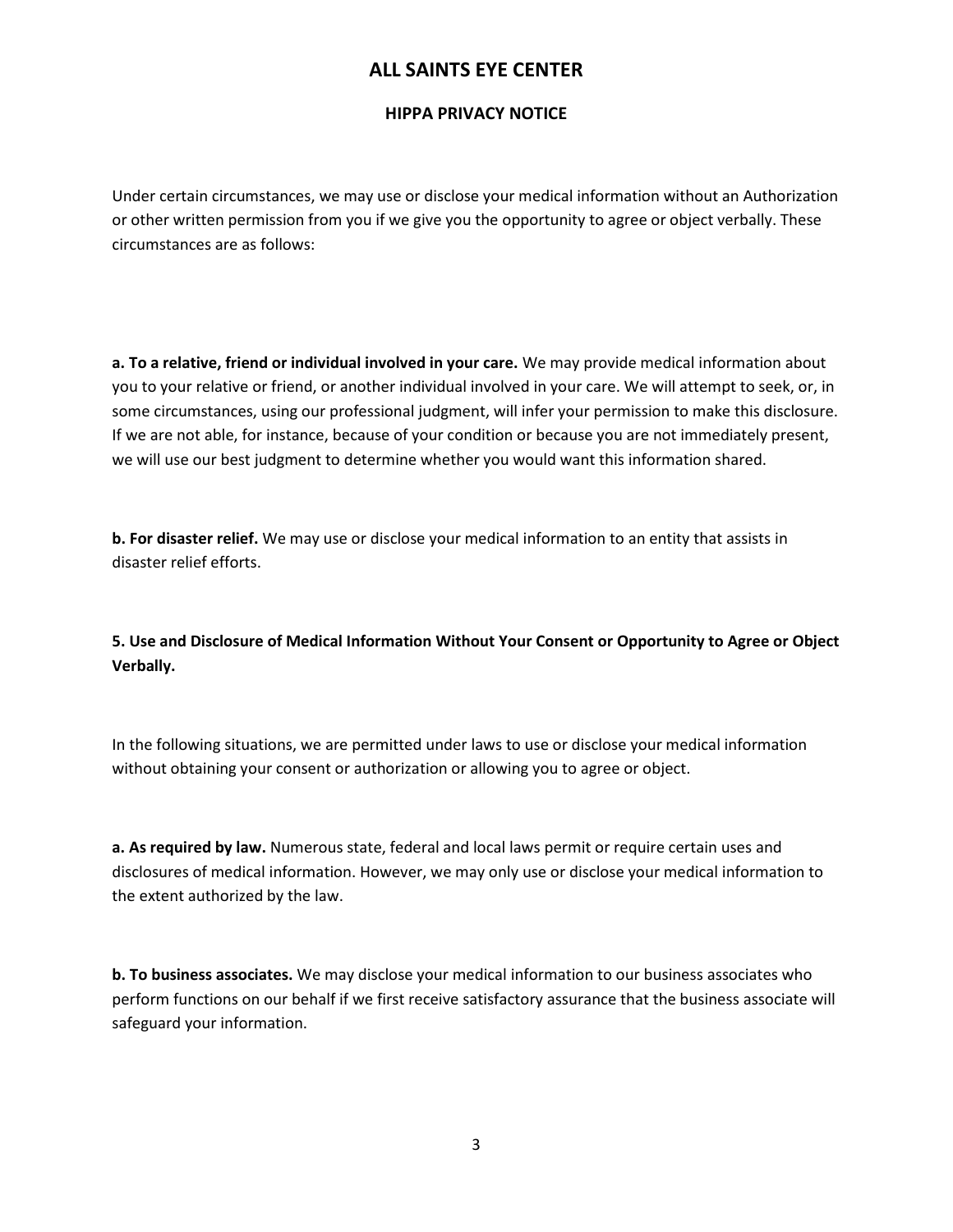## **HIPPA PRIVACY NOTICE**

**c. For public health activities.** We may be asked or required by law to divulge medical information to a public health authority under the following circumstances:

**i.** to report a birth, death, disease or injury, as required by law:

**ii.** as part of a public health investigation;

**iii.** to report child or adult abuse or neglect, or domestic violence, as authorized by law;

**iv.** to report adverse events (such as product defects), to track products or assist in product recalls or repairs or replacements, or to conduct post-marketing surveillance, as required by the Food and Drug Administration;

**v.** to notify a person about exposure to a possible communicable disease, as required by law; and

**vi.** to your employer if, we are conducting an evaluation relating to the medical surveillance of the employer's workplace or to evaluate whether you have a work related injury and only to the extent that the disclosure concerns such surveillance or injury.

**d. For health oversight activities.** Health oversight activities include audits, government investigations, inspections, disciplinary proceedings, and other administrative and judicial actions undertaken by the government (or their contractors) by law to oversee the health care system. We may be asked or required to share medical information with a health oversight agency for these activities.

**e. To report victims of abuse, neglect or domestic violence.** If we believe that you are a victim of abuse, neglect or domestic violence, it may report this information to a governmental authority, social service or protective services agency if we believe the disclosure is necessary to prevent serious harm to you or another individual, if you cannot agree, or if the disclosure is required by law. If we make such a disclosure, you will be notified promptly unless notification to you would

place you at serious risk of harm or is otherwise not in your best interest.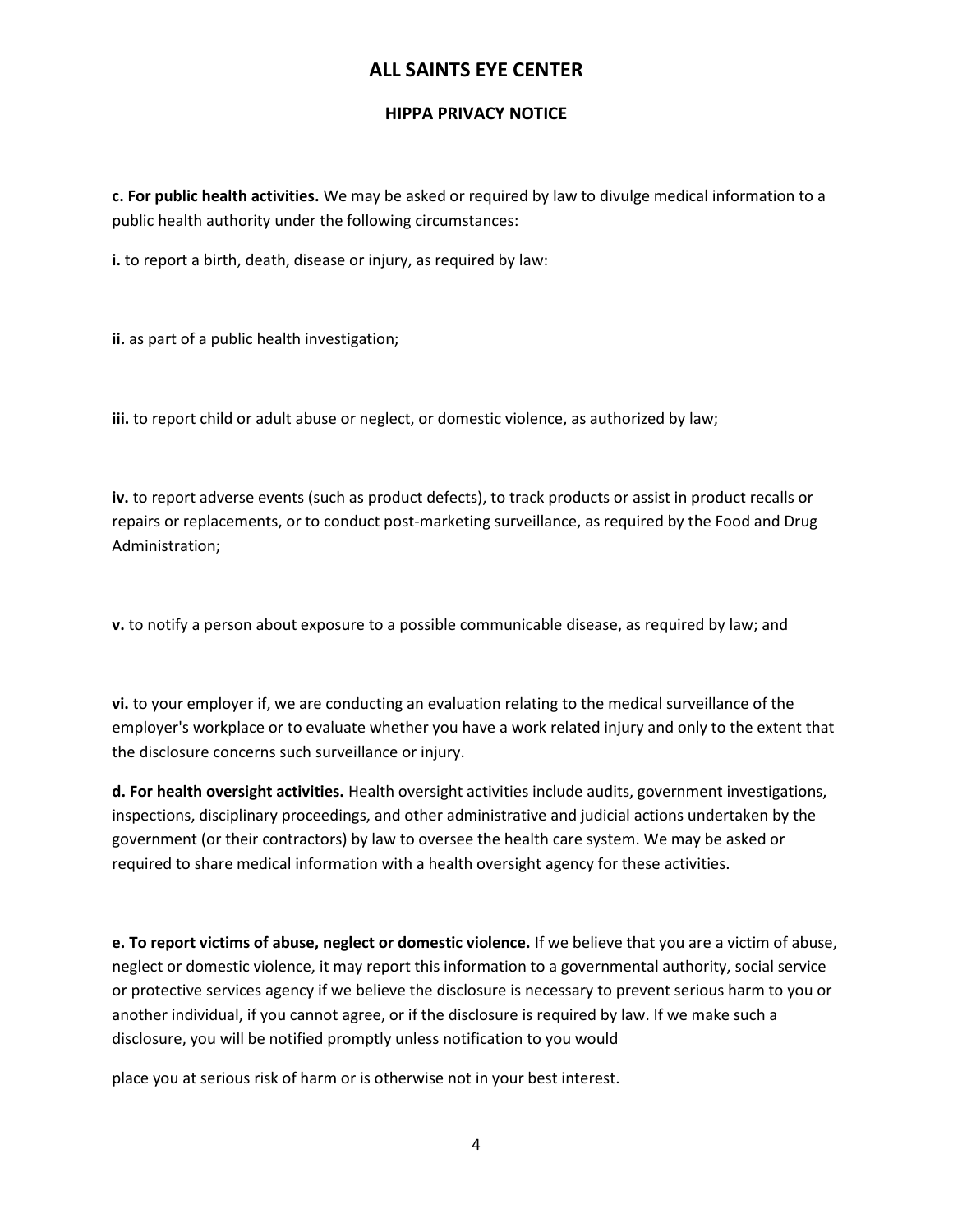## **HIPPA PRIVACY NOTICE**

**f. For judicial and administrative proceedings.** We may disclose medical information as required by a court or administrative order, or in some instances pursuant to a subpoena, discovery request or other legal process.

**g. To law enforcement.** Police and other law enforcement may seek medical information from us. We may release this information to law enforcement under limited circumstances, for example, when the request is accompanied by a warrant, subpoena, court order, or similar legal process, or when law enforcement needs specific information to locate a suspect or stop a crime.

**h. To coroners, medical examiners and funeral directors.** We may release information regarding a person who has died as required by law or in order to facilitate funeral activities.

**i. For organ eye, and tissue donation.** We may provide medical information to organ procurement organizations and similar entities in order to facilitate organ, eye and tissue donation and transplantation.

**j. For research purposes.** We may be approached by researchers to provide medical information for research purposes, such as tracking a particular disease. We may provide medical information to a researcher who has obtained a special waiver that allows the researcher to collect patients' medical information without first obtaining the patient's permission. These waivers must be obtained from a committee established under federal law to oversee medical research. The researcher must demonstrate to the committee that the information is necessary to the research and poses a minimal risk of an inappropriate use or disclosure.

**k. To avert a serious threat to health and safety.** We may use or disclose your medical information to avert a serious and imminent threat to the health and safety of an individual or the public.

**l. For military and other specialized government functions.**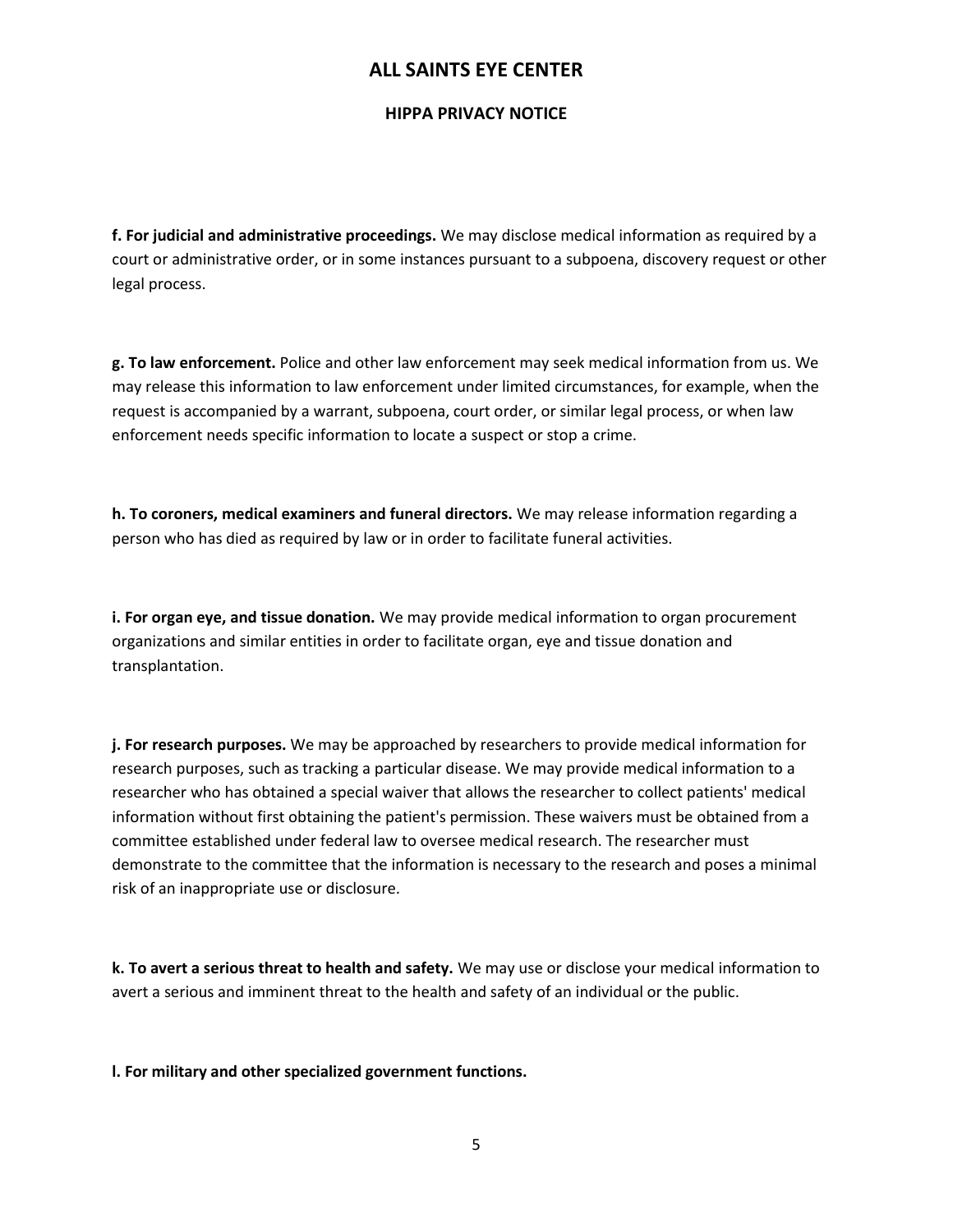## **HIPPA PRIVACY NOTICE**

**i. Armed Forces.** We may disclose your medical information if you are a member of the Armed Forces, as deemed necessary by military command authorities, and if you are foreign military personnel, to your appropriate authority.

**ii. National Security and Intelligence.** We may disclose your medical information to authorized federal officials for lawful intelligence, counterintelligence, and other national security activities, and for protective services to the President and other heads of state of authorized persons.

**iii. Correctional Institutions.** If you are an inmate, we may disclose your medical information to correctional institutions or law enforcement personnel having lawful custody of you for administration and maintenance of the safety, security and good order of the correctional institution; of identification necessary to provide health care to you, or to protect you, other inmates, employees and officers of the institution, individuals participating in your transportation, or law enforcement at the institution.

**iv. Other Government Agencies.** We may disclose your medical information to other government entities that administer public benefits to populations similar to the population that we serve, if necessary to coordinate the functions of the programs.

**m. For worker's compensation.** We may share information regarding work-related illnesses and injuries in order to comply with worker's compensation laws.

**n. Other permitted disclosures.** We may disclose your medical information as required or permitted by the privacy regulations promulgated pursuant to the Health Insurance Portability and Accountability Act, as amended and interpreted from time to time.

#### **6. Individual Rights.**

You have the following rights with respect to your medical information:

**a. Restrictions.** You have the right to request in writing to us to restrict how we use and disclose your medical information. We do not have to agree to the restrictions that you request. If we do agree to the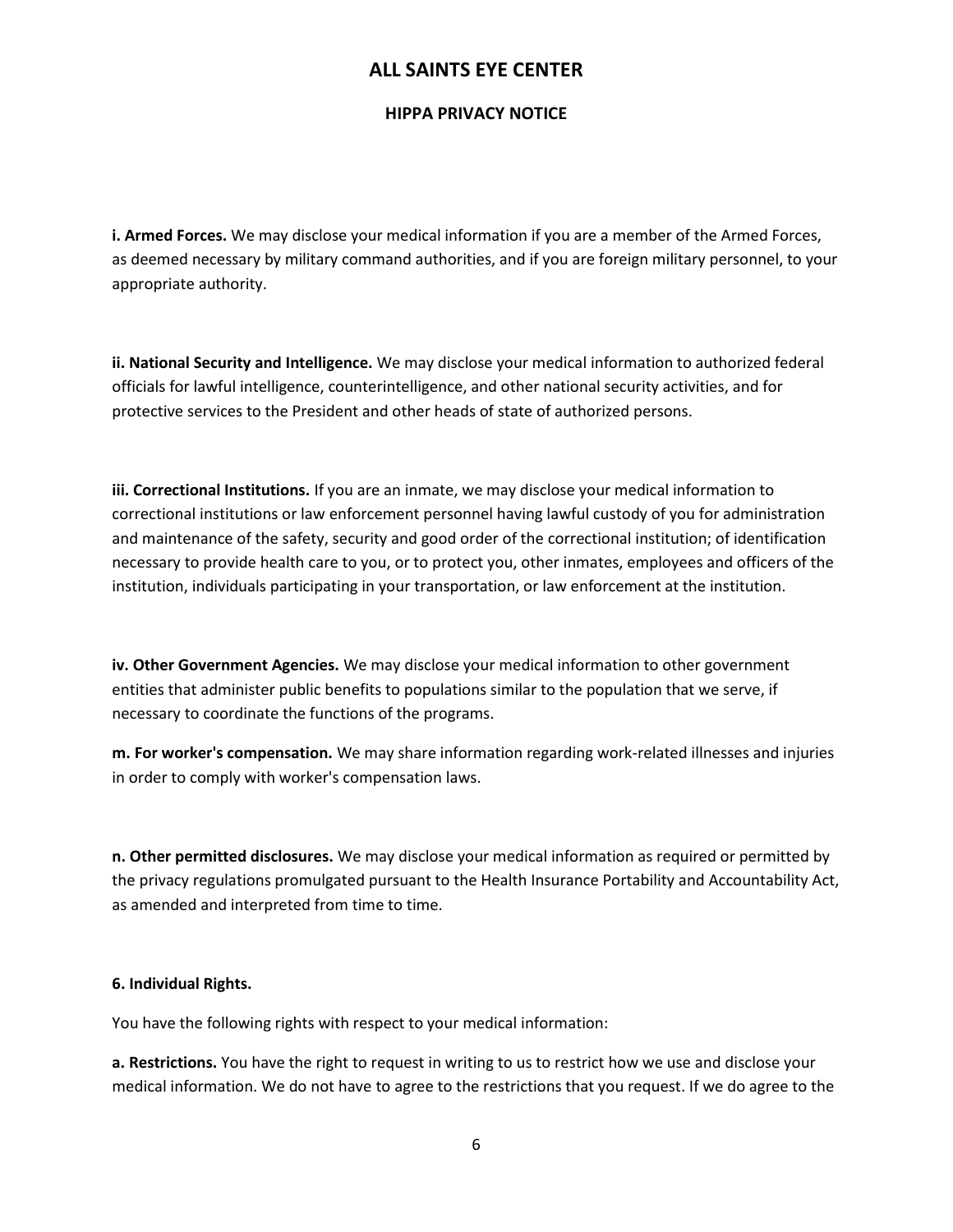## **HIPPA PRIVACY NOTICE**

restrictions that you request, we must comply with the restrictions, except in emergency circumstances. We also have the right to ask you to revoke a restriction. Please contact our privacy officer to request a restriction.

**b. Confidential Communications.** You have the right to request in writing that we restrict the way in which we communicate information regarding your health, health care services, or payment. For example, you may ask that we communicate with you only at your home, not at your workplace. We will use reasonable efforts to accommodate your request. Please contact our privacy officer to obtain a form to use to make this request.

**c. Access.** You have the right to inspect and copy most of your medical information maintained by us. Normally, we will provide you with access within 30 days of your request. We may charge a reasonable copying fee. In certain limited instances, we may deny you access, for example, when the request is for psychotherapy notes. You have the right to a review of a denial of access to your medical information. Any request to inspect and copy medical information should be made to our privacy officer.

**d. Amendment.** You have the right to request that we amend your written medical information. For instance, you can request that we correct an incorrect surgery date in your records. We will generally amend your information within 60 days of your request, and will notify you when we have amended your information. We can deny your request in certain circumstances, such as when we believe that your information is accurate and complete. You can file a statement of disagreement to a denial of your request for amendment, to which we may file a rebuttal. Please direct any request to amend your medical information to our privacy officer.

**e. Accounting.** You have the right to request an accounting from us of certain disclosures made by us during the 6 years prior to your request, but no earlier than April 14, 2003. Your request will be filled at no cost to you once every 12 months. For additional accounting, we will notify you in advance of the cost and give you an opportunity to continue or withdraw your request. These disclosures do not include those made for purposes of Treatment, Payment or Operations, those made pursuant to a signed Authorization, or for our facility directory or other disclosures described in Section 2 of this Notice. Please forward any accounting request to our privacy officer.